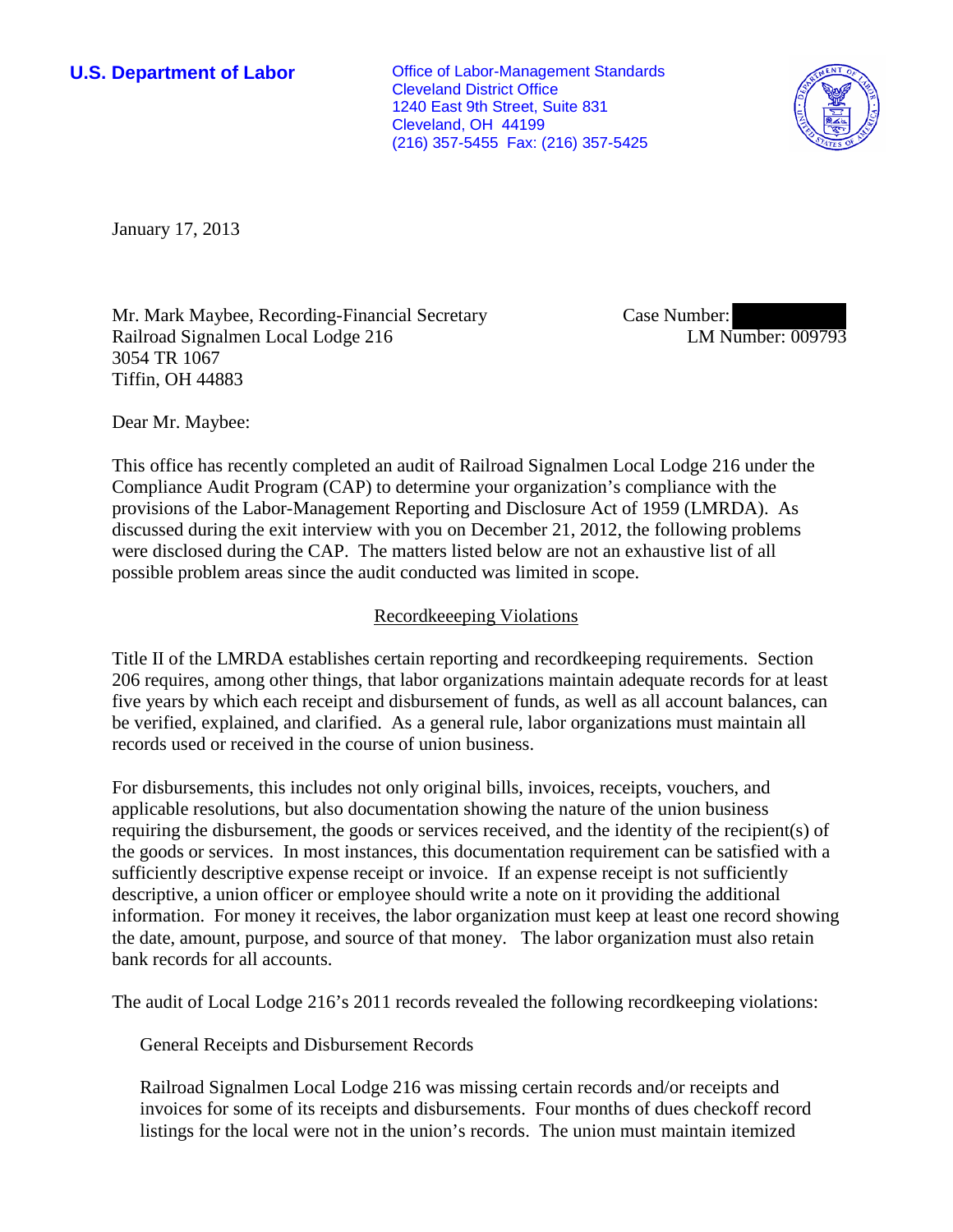receipts and/or invoices provided by merchants and vendors. These itemized receipts are necessary to determine if such disbursements are for union business purposes and to sufficiently fulfill the recordkeeping requirement of LMRDA Section 206.

As previously noted above, labor organizations must retain original receipts, bills, and vouchers for all disbursements. Union receipts records must include an adequate identification of all money the union receives. The records should show the date and amount received, and the source of the money. The president and treasurer (or corresponding principal officers) of your union, who are required to sign your union's LM report, are responsible for properly maintaining union records.

Based on your assurance that Local Lodge 216 will retain adequate documentation in the future, OLMS will take no further enforcement action at this time regarding the above violations.

## Reporting Violations

The audit disclosed a violation of LMRDA Section 201(b), which requires labor organizations to file annual financial reports accurately disclosing their financial condition and operations. The Labor Organization Annual Report (Form LM-3) filed by Local Lodge 216 for the fiscal year ended December 31, 2011, was deficient in the following areas:

1. Savings Account Reported As An Investment

Local Lodge 216 improperly included the \$7,515 it held in its savings account as an investment in Statement A (Assets and Liabilities). For LM reporting purposes, OLMS considers savings accounts to be cash. The establishment or maintenance of a savings account or checking account is merely the holding of a repository of cash and, therefore, the local should not report such accounts as investments. Funds held in bank accounts or as certificates of deposit should be reported as cash.

2. Disbursements to Officers

Local Lodge 216 did not include some reimbursements to officers totaling at least \$78.94 in the amounts reported Item 24 (All Officers and Disbursements to Officers). It appears the union erroneously reported these payments in Item 46.

The union must report most direct disbursements to Local Lodge 216 officers and some indirect disbursements made on behalf of its officers in Item 24. A "direct disbursement" to an officer is a payment made to an officer in the form of cash, property, goods, services, or other things of value. See the instructions for Item 24 for a discussion of certain direct disbursements to officers that do not have to be reported in Item 24. An "indirect disbursement" to an officer is a payment to another party (including a credit card company) for cash, property, goods, services, or other things of value received by or on behalf of an officer. However, indirect disbursements for temporary lodging (such as a union check issued to a hotel) or for transportation by a public carrier (such as an airline) for an officer